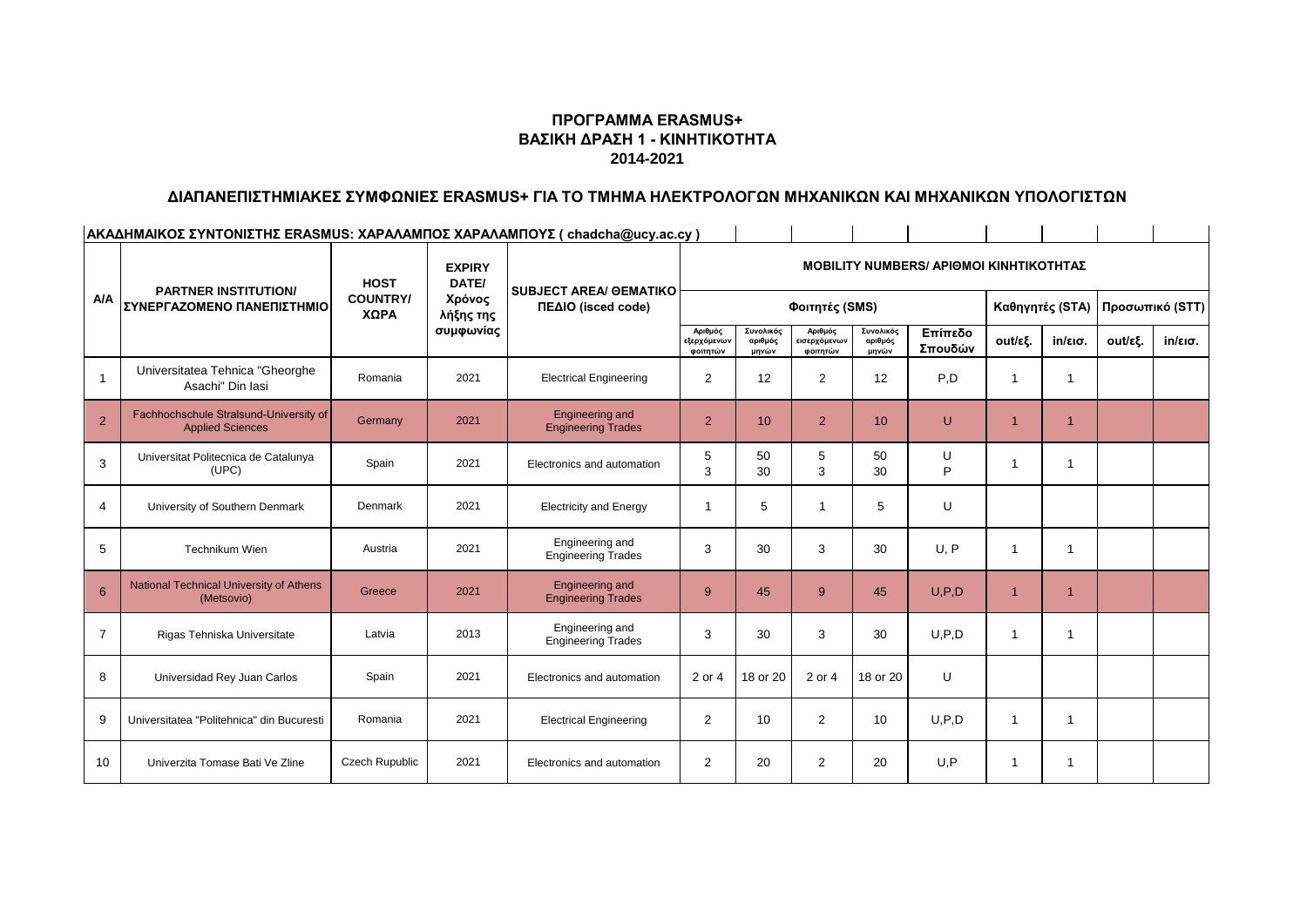## **ΠΡΟΓΡΑΜΜΑ ERASMUS+ ΒΑΣΙΚΗ ΔΡΑΣΗ 1 - ΚΙΝΗΤΙΚΟΤΗΤΑ 2014-2021**

# **ΔΙΑΠΑΝΕΠΙΣΤΗΜΙΑΚΕΣ ΣΥΜΦΩΝΙΕΣ ERASMUS+ ΓΙΑ ΤΟ ΤΜΗΜΑ ΗΛΕΚΤΡΟΛΟΓΩΝ ΜΗΧΑΝΙΚΩΝ ΚΑΙ ΜΗΧΑΝΙΚΩΝ ΥΠΟΛΟΓΙΣΤΩΝ**

 $\sim 1$ 

|            | ΑΚΑΔΗΜΑΙΚΟΣ ΣΥΝΤΟΝΙΣΤΗΣ ERASMUS: ΧΑΡΑΛΑΜΠΟΣ ΧΑΡΑΛΑΜΠΟΥΣ ( chadcha@ucy.ac.cy ) |                                        |                                                            |                                                                          |                                                |                               |                                     |                               |                    |                  |                   |                 |                   |
|------------|-------------------------------------------------------------------------------|----------------------------------------|------------------------------------------------------------|--------------------------------------------------------------------------|------------------------------------------------|-------------------------------|-------------------------------------|-------------------------------|--------------------|------------------|-------------------|-----------------|-------------------|
| <b>A/A</b> | <b>PARTNER INSTITUTION/</b><br>ΣΥΝΕΡΓΑΖΟΜΕΝΟ ΠΑΝΕΠΙΣΤΗΜΙΟ                     | <b>HOST</b><br><b>COUNTRY/</b><br>ΧΩΡΑ | <b>EXPIRY</b><br>DATE/<br>Χρόνος<br>λήξης της<br>συμφωνίας | <b>SUBJECT AREA/ GEMATIKO</b><br>ΠΕΔΙΟ (isced code)                      | <b>MOBILITY NUMBERS/ APIOMOI KINHTIKOTHTAZ</b> |                               |                                     |                               |                    |                  |                   |                 |                   |
|            |                                                                               |                                        |                                                            |                                                                          | Φοιτητές (SMS)                                 |                               |                                     |                               |                    |                  | Καθηγητές (STA)   | Προσωπικό (STT) |                   |
|            |                                                                               |                                        |                                                            |                                                                          | Αριθμός<br><b>εξερχόμενων</b><br>φοιτητών      | Συνολικός<br>αριθμός<br>μηνών | Αριθμός<br>εισερχόμενων<br>φοιτητών | Συνολικός<br>αριθμός<br>μηνών | Επίπεδο<br>Σπουδών | out/εξ.          | $in/\epsilon$ ισ. | out/εξ.         | $in/\epsilon$ ισ. |
| 11         | Universitat Politecnica de Catalunya -<br><b>ETSEIB</b>                       | Spain                                  | 2021                                                       | Engineering and<br><b>Engineering Trades (Electrical</b><br>Engineering) | 2                                              | 12                            | 2                                   | 12                            | U, P               |                  | $\mathbf 1$       |                 |                   |
| 12         | Universite d Orleans                                                          | France                                 | 2021                                                       | Eco technology in Electronics and<br>Optics                              | 2                                              | 10 <sup>1</sup>               | 2                                   | 10                            | U, P, D            | -1               | 1                 |                 |                   |
| 13         | Technological Education Institution of<br>Western Macedonia                   | Greece                                 | 2021                                                       | Engineering and<br><b>Engineering Trades (Electrical</b><br>Engineering) | 3                                              | 15                            | 3                                   | 15                            | U, P, D            |                  | -1                |                 |                   |
| 14         | <b>University of Thessaly</b>                                                 | Greece                                 | 2014                                                       | <b>Computer Science</b>                                                  | $\overline{2}$                                 | 12                            | $\overline{2}$                      | 12                            | U                  | $\overline{1}$   | $\overline{1}$    |                 |                   |
| 15         | Universidad de A Coruna                                                       | Spain                                  | 2021                                                       | <b>Electricity and Energy</b>                                            | 3                                              | 30                            | 3                                   | 30                            | U                  | -1               | 1                 |                 |                   |
| 16         | University of Rijeka                                                          | Croatia                                | 2021                                                       | <b>Electricity and Energy</b>                                            | $\overline{2}$                                 | 10                            | $\overline{2}$                      | 10                            | P,D                | -1               | 1                 |                 |                   |
| 17         | Aristotle University of Thessaloniki                                          | Greece                                 | 2020                                                       | Engineering and<br><b>Engineering Trades (Computing)</b>                 | $\overline{2}$                                 | 12                            | 2                                   | 12                            | U.P.D              | -1               | 1                 |                 |                   |
| 18         | Politecnico di Torino                                                         | Italy                                  | 2021                                                       | Electronics and automation                                               | 3                                              | 18                            | 3                                   | 18                            | P, D               | to be<br>defined | to be<br>defined  |                 |                   |
| 19         | Universita Campus Bio-Medico di Roma                                          | Italy                                  | 2021                                                       | Electronics and automation                                               | 3                                              | 18                            | 3                                   | 18                            | U, P, D            | -1               | -1                |                 |                   |
| 20         | Fontys University of Applied Sciences                                         | Netherlands                            | 2021                                                       | Electronics and automation                                               | 3                                              | 15                            | 3                                   | 15                            | U                  | -1               | 1                 |                 |                   |